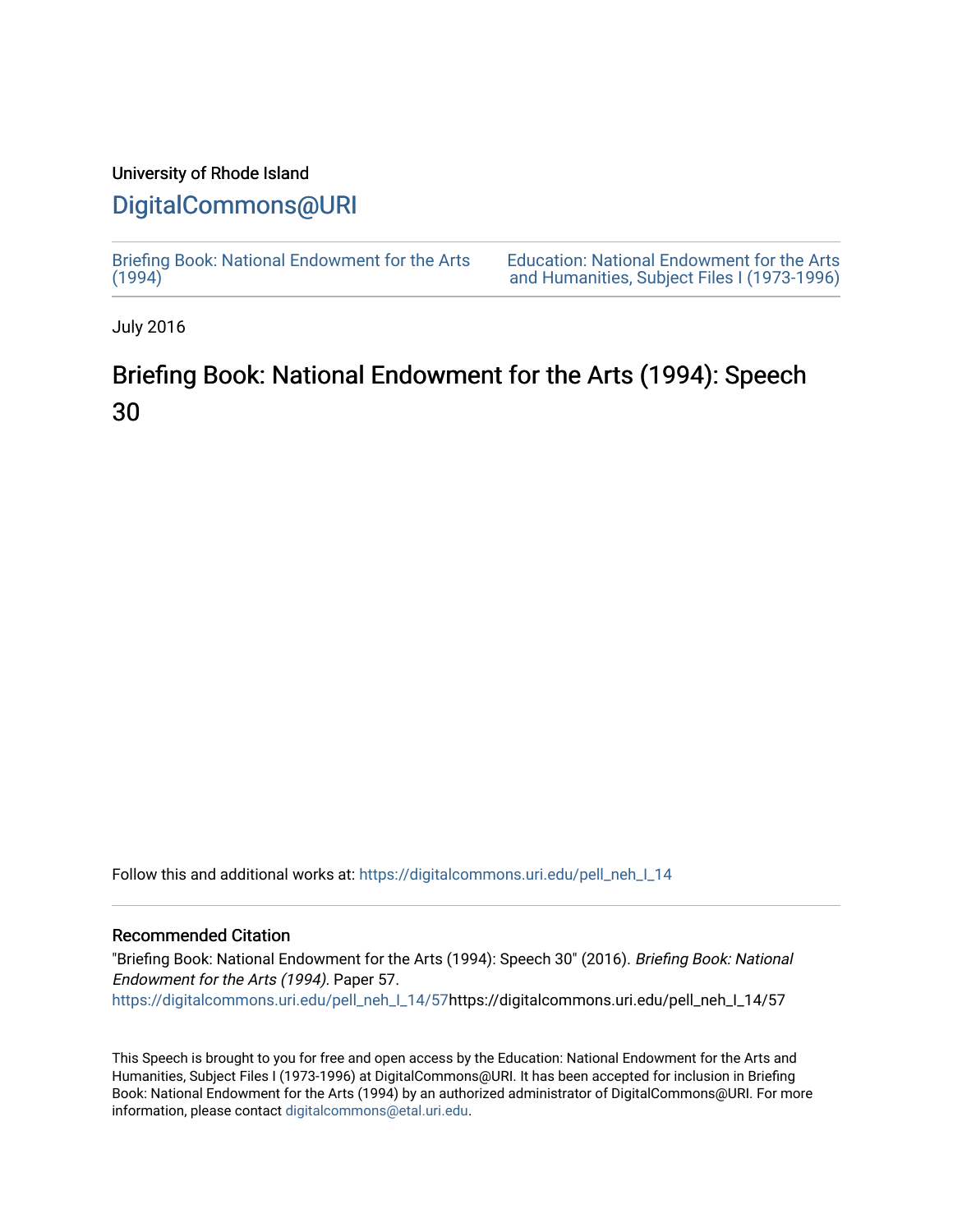INCREASING THE PERCENTAGE OF ENDOWMENT FUNDS TO STATES WILL <sup>1</sup> DIMINISH THE ENDOWMENT'S ABILITY TO PROVIDE VITAL FEDERAL LEADERSHIP IN THE ARTS AND WILL IMPAIR PROJECTS OF NATIONAL SIGNIFICANCE.

#### o National leadership for the public and private sector could be diminished.

o Federal support for the arts is a catalyst for support by state and local governments and the private sector--foundations, corporations and individuals. In addition, The National Endowment's panel system gives non-federal grantors the benefit of panelists' expertise--their judgment on the artistic quality of projects--and on the significance of projects from a national perspective.

#### o Endowment discipline programs would cease to provide strong leadership for artists and organizations in the field.

o Direct federal support for projects in dance, design arts, folk arts, literature, museums, music, opera-musical theater, theater, visual arts, media arts and interdisciplinary arts, which are now funded in the form of competitive grants by the National Endowment's discipline programs, would suffer severe reductions should there be a further increase in funding to the states. the amount of Endowment funds going to the states in FY91 as a result of reauthorization legislation required cutting \$12 million from the discipline programs.

o The discipline programs provide fellowships to support the projects of individual artists. Some states are prohibited by law from directly supporting individual artists. corporations and few foundations award individual fellowships. As a result, a further shift of funds to the states would result in a severe reduction in funding for individual artists.

o Also, reducing support for competitive grants through the discipline programs would result in major losses for less institutionalized art forms such as folk arts, design arts, and literature and film, which do not always receive high priority at the state level. With the exception of a few states, state agencies simply do not have the infrastructure to support the media arts.

o National recognition and international leadership of the U.S. in the arts would be reduced.

o Only a national agency can provide national recognition for the most exemplary artists and organizations or identify and ensure support for all our national treasures.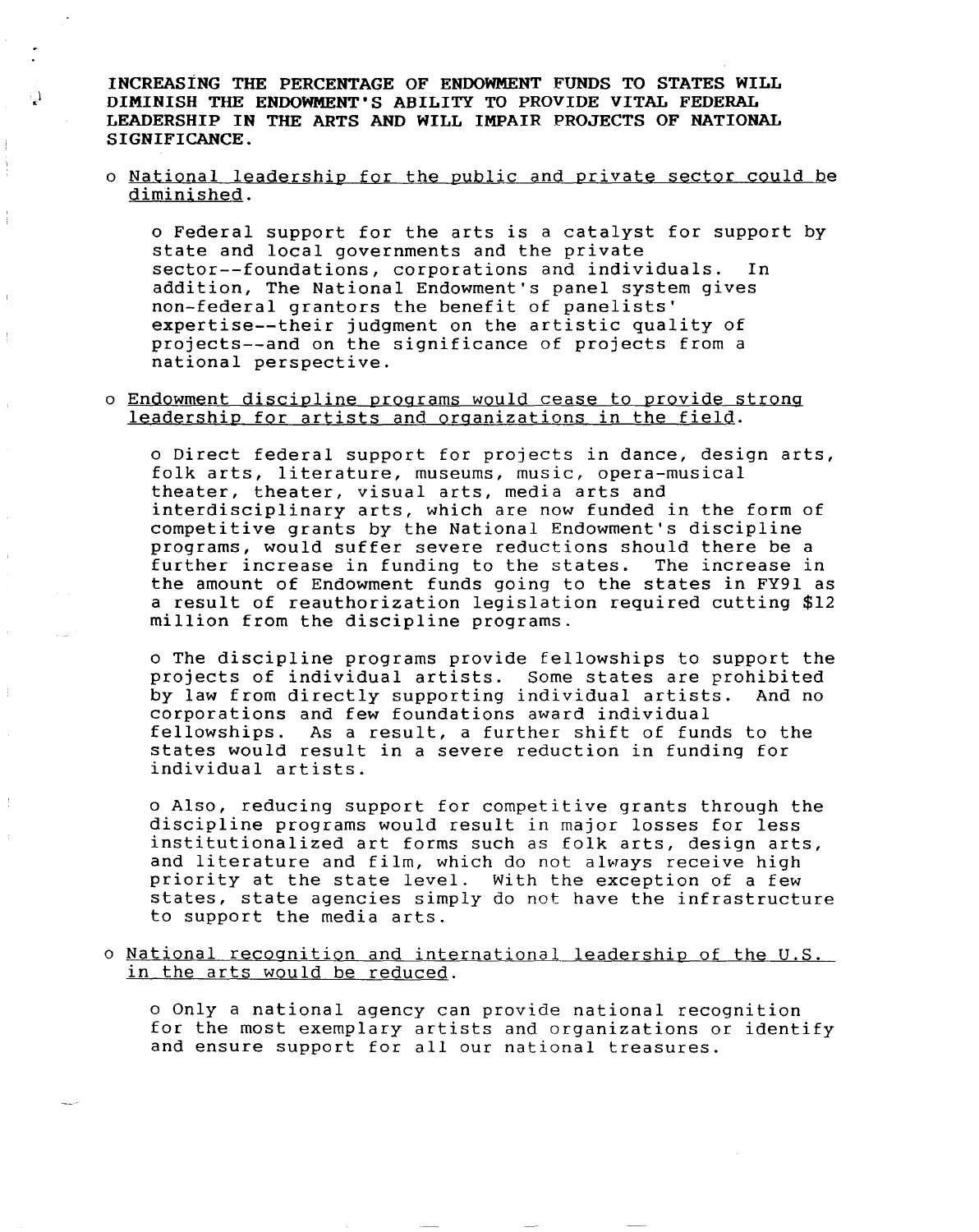o National recognition of America's artistic excellence is important to preserve the American heritage as well as to promote the U.S. internationally and to continue America's leadership in the exchange of cultural, artistic, intellectual, political and educational ideas in the international arena.

o Without a federal presence in the arts, the U.S. would be the only industrialized nation without national presence in the arts.

#### o Support of America's cultural diversity would be diminished.

o Federal support for the arts ensures that America's diverse cultural heritage will be preserved. strong federal presence in the arts, there would be no guarantee that all of the manifestations of America's cultural richness would be recognized and nurtured.

o Our representative democracy was founded on the principle that diversity had a major role to play in protecting individual liberty. In upholding this principle, the federal government is the only institution which can ensure that the multiplicity of cultures in the U.S. are given national recognition.

o The Endowment's panel system, in which all cultural and ethnic groups and individuals with diverse beliefs and aesthetic viewpoints are represented, embodies this democratic principle.

#### o Touring and presentation of arts nationwide depends on sufficient funds in the discipline programs in the Endowment.

o Touring and presentation of arts nationwide would be severely curtailed without the national perspective, framework and development of processes necessary to circulate the arts throughout communities here and abroad.

o In accordance with its mission to increase the access of all Americans to excellent art, in FY93 the Endowment plans to transform one of its discipline programs into a Presenting, Touring, and Commissioning Program. development could be threatened if there is not sufficient money for the discipline programs, which could occur if the amount going to the states is increased.